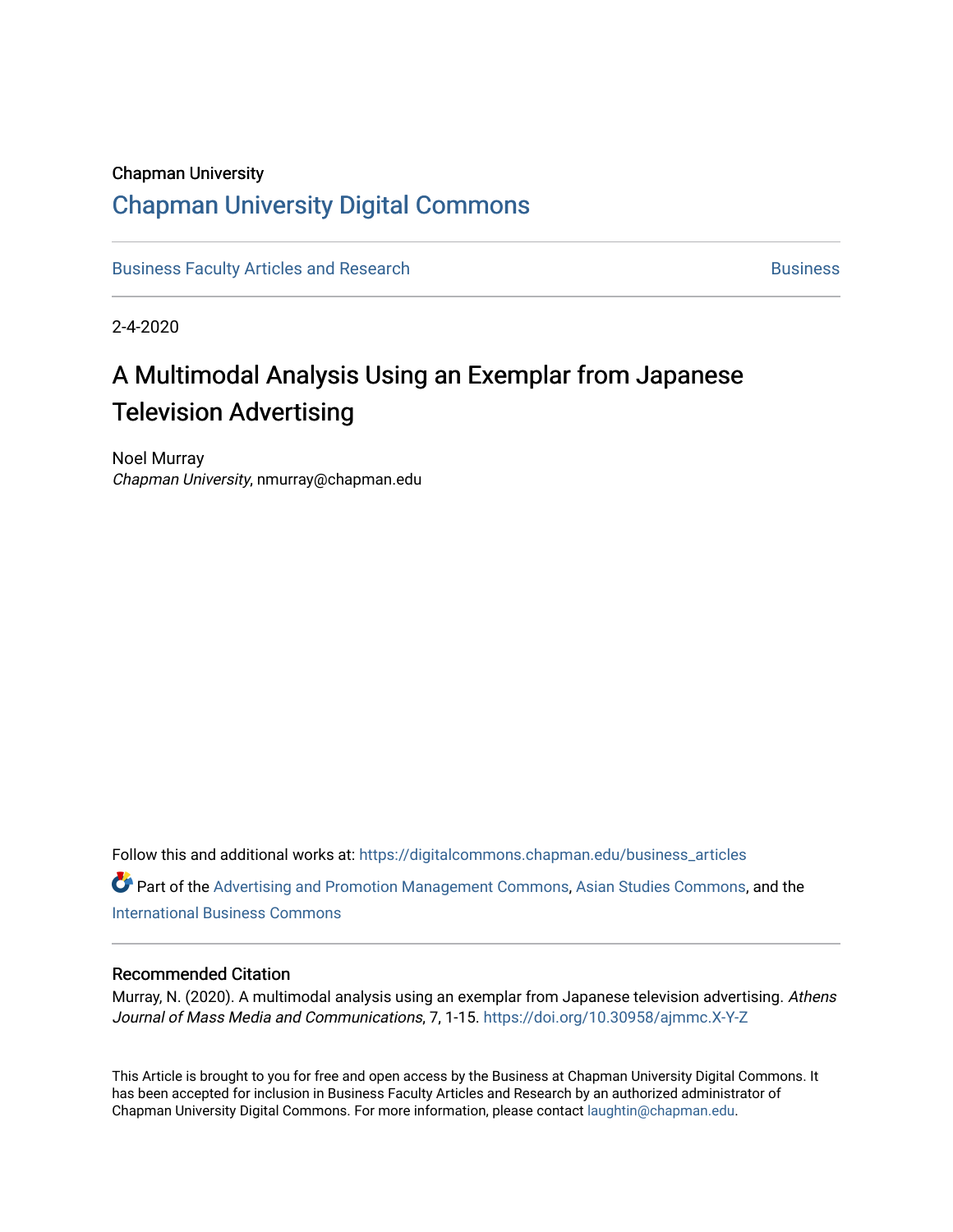# A Multimodal Analysis Using an Exemplar from Japanese Television Advertising

# **Comments**

This article was originally published in Athens Journal of Mass Media and Communications, volume 7, in 2020. <https://doi.org/10.30958/ajmmc.X-Y-Z>

# Creative Commons License



This work is licensed under a [Creative Commons Attribution-Noncommercial 4.0 License](https://creativecommons.org/licenses/by-nc/4.0/) 

Copyright The author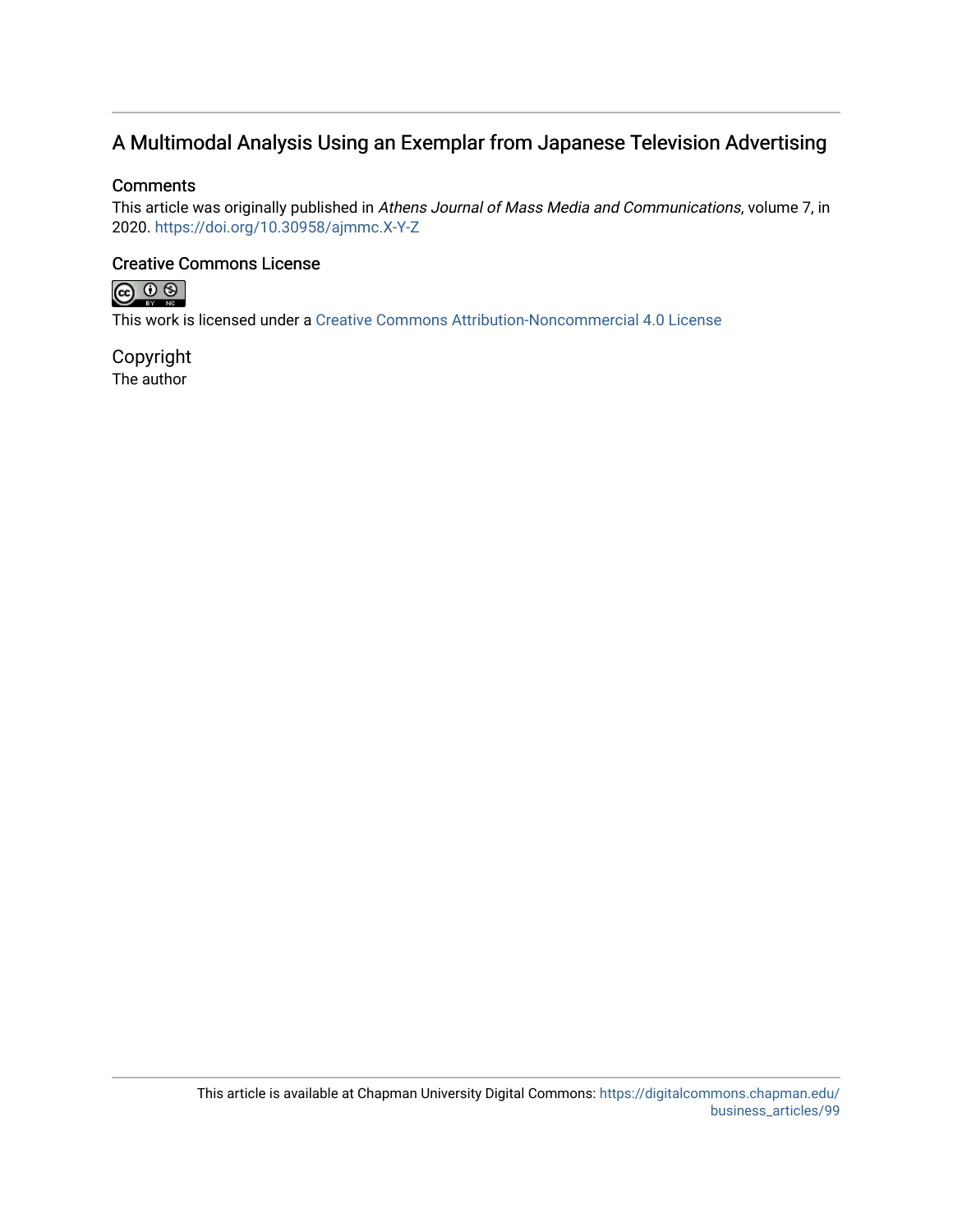# **A Multimodal Analysis Using an Exemplar from Japanese Television Advertising**

# *By Noel Murray\**

*A multimodal analysis is used to investigate for the presence of situated meanings of uchi/soto in Japanese advertising. The analysis supports the proposition that discourses of gendered relations of uchi/soto may be found in contemporary Japanese television advertising. The article argues that relations of uchi/soto provide a unique window into Japanese consumption behavior. I advocate for multimodal critical discourse analysis as a preferred methodology and theoretical framework for multimodal advertising research applications. I discuss social and economic implications of reproducing gendered relations of uchi/soto in advertising and offer suggestions for future research on situated meanings.* 

*Keywords:* Advertising, cultural praxis, gendered relations, Multimodal Critical Discourse Analysis (MDCA), situated meaning.

## **Introduction**

*Uchi/soto* (inside/outside) relations have been extensively studied in contemporary Japanese society (Ashby, 2013a; Bachnik, 1994a). Their role is illustrated in a variety of Japanese social contexts including the organization of gender, hierarchical social relations, family businesses, and intercompany business transactions. *Uchi/soto* functions as a type of situated meaning or cultural praxis. A central research question is whether these types of situated meanings, previously identified in real-life settings and using standard ethnographic methods, are revealed and can be detected in contemporary Japanese television advertising. *Uchi/soto* positionalities have already been identified in other fictional popular culture artifacts, such as novels (Molasky, 1994), contemporary anime, *Taisho Baseball Girls* (Ashby 2013b). This study focuses on contemporary consumer advertising and examines the role of *uchi/soto* relations in Japanese consumption contexts, as revealed by a single, exemplar television commercial for a food product. The television commercial provides the particulars of context that makes rhetorical study grounded and provides a critical element in the process of meaning making that is central to this study (Lyon, 2010). In this setting, the role of constructed situated meanings, such as *uchi/soto*, potentially becomes quite powerful in shaping societal role expectations. This premise is especially true given the stealth nature of advertising as a carrier of ideological meanings (Appadurai, 1996). The social and economic implications of such gender modeling for contemporary Japan are considerable (Pesek, 2014).

Ashby (2013a) has recently drawn attention to the fact the inside/outside trope in the Japanese use of *uchi/soto* is not unique to Japan. Spatial metaphors have a

<sup>\*</sup>Associate Professor of Marketing & International Business, Director of Schmid Center for International Business, Argyros School of Business & Economics, Chapman University, USA.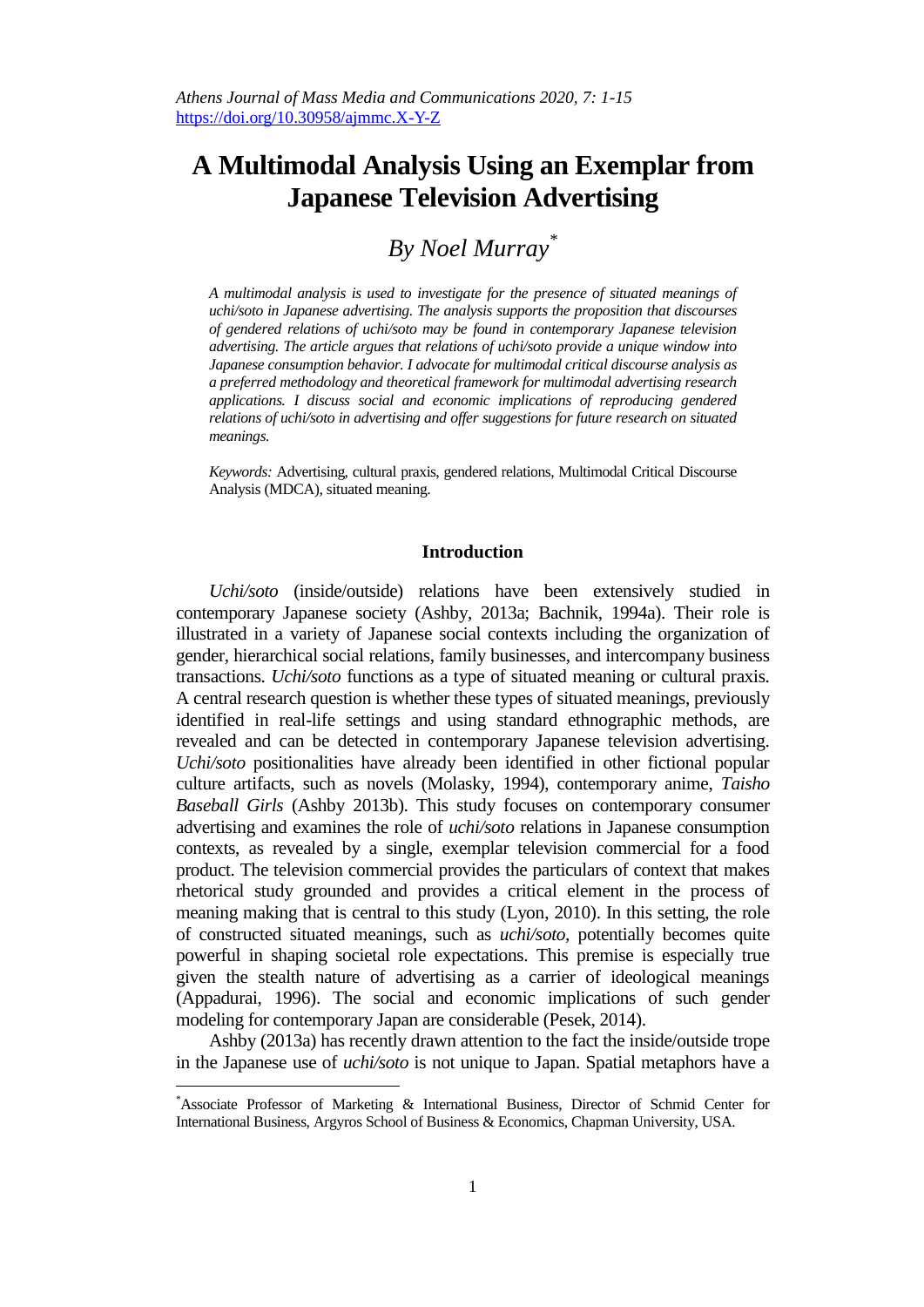prominent role in Euro-American rhetoric and composition scholarship. Reynolds (2004) cites the example of *Phaedrus* where Plato describes the scene involving the move from *inside* of Athens to *outside*, into the countryside. Additionally, Rice (2012) discusses *topoi* and its critical role in Aristotle"s theories of rhetoric and rhetorical spaces (p. 203). Bachnik and her colleagues, in the influential edited collection in *Situated Meaning: Inside and Outside in Japanese Self, Society, and Language* see *uchi/soto* as an alternative to Euro-American models of self and have focused on small-scale interpersonal interactions in Japan. Ashby however sees the concepts' applicability at a macro level, with the possibility of indexing degrees of cultural shared/nonsharedness. He illustrates this potential using Konagaya"s study of how foreign products and cultural rituals, such as the Japanese Christmas Cake, become progressively domesticated over time (Konagaya, 2001). Finally, Chino (2001) employs the inside/outside trope to demonstrate the historical process whereby Japanese art accommodates influences of Tang Chinese art into Japanese culture while also preserving older Japanese traditions. Chino model demonstrates how one can strategically reconstitute meanings of place by repurposing pieces and styles of art.

I employ the terms *uchi/soto* here as part of the theory of cultural praxis, as laid out by Bachnik and her colleagues (Bachnik & Quinn, 1994) and as an illustration of both a micro and macro theory of intercultural rhetoric, using the theory of inside/outside positionalities of Ashby (2013a).

The research methodology employed in this study draws its roots from the seminal work of Barthes (1977) on image and text. It also employs more recent developments in Multimodal Critical Discourse Analysis (MDCA) by Kress and Van Leeuwen (1996/2006). The paper addresses deficiencies in contemporary content analysis and semiotic analyses, both frequently employed in academic marketing literature.

The paper proceeds as follows. First, we review the role of situated meanings of *uchi/soto* in contemporary Japanese society. Second, we discuss the criteria and selection process for an exemplar example of Japanese television advertising *most likely* to reveal the presence of *uchi/soto* modeling in a fictionalized consumption context. Third, we discuss the state of the art in MCDA and its suitability as a preferred methodology and theoretical framework for multimodal research applications such as contemporary television or web-based advertising. Fourth, we investigate whether our exemplar subject, the *Yamaki* television commercial, supports the proposition that *uchi/soto* relations are revealed in contemporary Japanese advertising. Finally, we discuss social and economic implications of this finding for the role of gender relations in Japan and offer suggestions for future research on situated meanings in advertising.

# **Situated Meaning:** *Uchi/Soto* **(Inside/Outside) in Contemporary Japan**

*Uchi/soto* expressions are used in Japan to communicate inside/outside contexts. Quinn calls for further research on the role of *uchi/soto* expressions since the concept addresses a wide range of Japanese life that is routinely symbolized as inside or outside (Quinn, 1994). *Uchi/soto* coordinates are a vital window into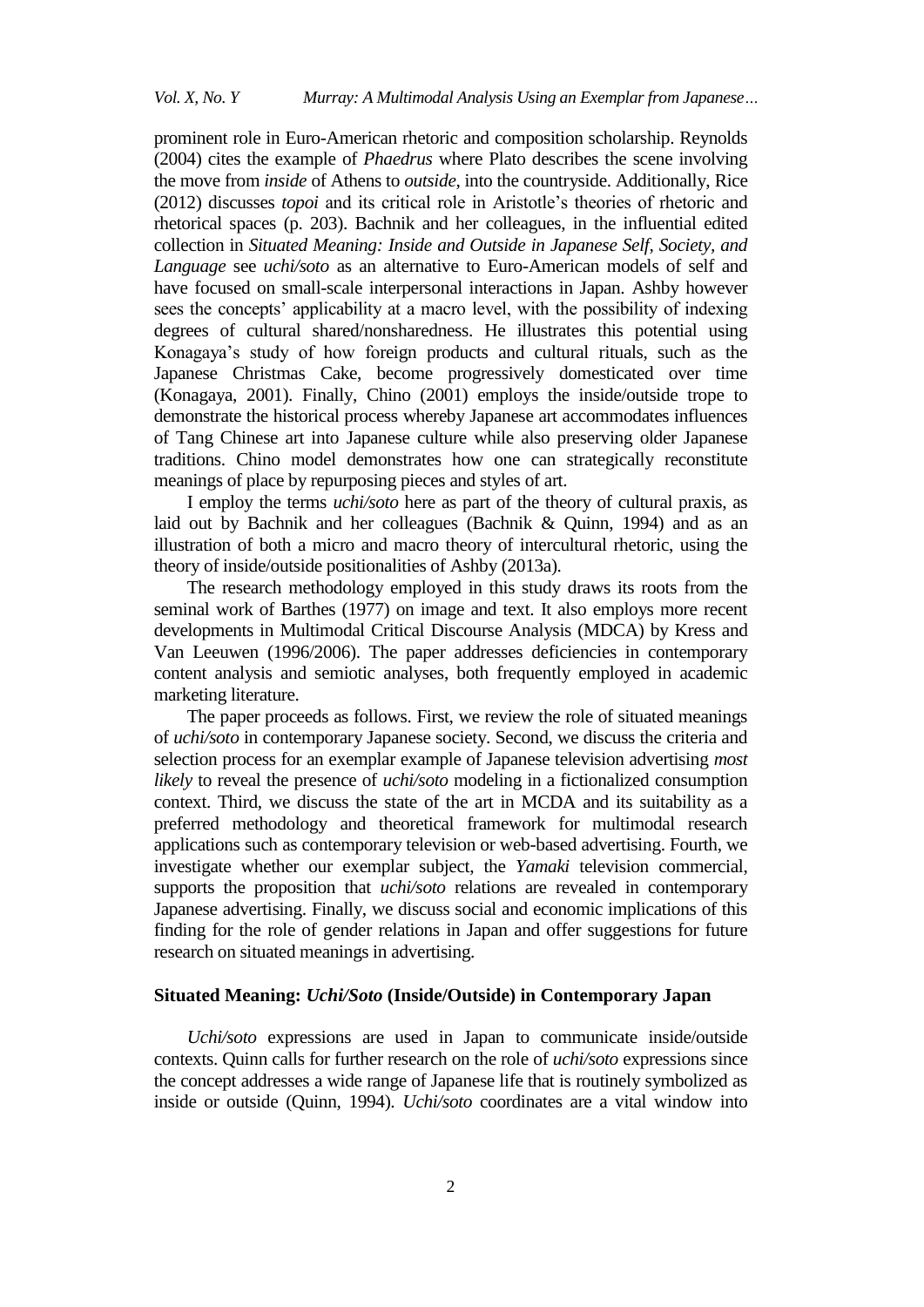Japanese concept of self, society and language (Bachnik & Quinn, 1994). The concept has crossed disciplinary boundaries of linguistics, anthropology, sociology and comparative literature. The indexical relations manifest in *uchi/soto* distinctions have been studied in a number of settings, including the organization of gender, hierarchy, family and family businesses (Quinn, 1994).

*Uchi* expressions signify a world that is enclosed, at home, family, shared, familiar, informal, private, experienced directly, known, sacred, and primary. *Soto*  expressions indicate a world that is at work, open, non-family, formal, not shared, unfamiliar, public, observed, profane, and secondary. These inside/outside coordinates are critical to understanding the role of self and society in Japan (Bachnik, 1994b). For the Japanese, inside/outside is a basic scale along which relationships can be indexed via varying degrees of more or less. Indeed, virtually any type of relation can be mapped in relation to this scale including, bowing, gift giving, politeness or formality in speech, social space, choice of dress, or topic of conversation. In Japan, much socio-cultural information is keyed implicitly though language use. For English speaking cultures, semantic or referential meaning may play more of a role in focusing on culture as an accumulation of lexical, or general knowledge (the "what" of culture). For the Japanese, pragmatic meaning may be coded in more subtle, complex ways. Pragmatic meaning focuses on establishing connotation though cultural practices that are learned, and carried on through a process of doing (the "how" of culture). Indeed, tacit knowledge has affected the daily life of the Japanese consumer and Japanese culture throughout history (Minowa, 2012). This study employs a multimodal critical discourse analysis (see Kress & Van Leeuwen, 1996/2006) to detect the presence of *uchi/soto* relations in a proto-typical Japanese family as illustrated by unpacking an exemplar television commercial for a popular Japanese food product.

### **Exemplar Television Commerical -** *Yamaki*

We should not expect to see evidence of situated meanings, such as *uchi/soto,*  in all forms of advertising. For example, informational advertising that follows a lecture format, with an off-camera announcer listing the attributes or benefits of the product would not afford an opportunity to reveal much about cultural praxis. Similarly, business to business or institutional advertising could be expected to focus more on informational appeals rather than featuring situated meanings. One would expect that product category plays an important role in whether cultural context, such as family roles and gendered behavior, it given a privileged part in how the product is presented to a prospective consumer. Parkin, for example, has provided extensive documentation that food product advertising has promoted food in distinctly gendered terms (Parkin, 2007). Food advertising has historically exhibited themes that associate shopping and cooking with women (Castonguay & Bakir, 2019). Female heads of household have been shown serving food to demonstrate love for their families. Food advertising has facilitated and reinforced the belief that kitchen work was women"s work, even as women"s participation in the labor force has increased. Advertisers have promoted that using their products would give a woman a happy marriage and healthy family. Advertising has also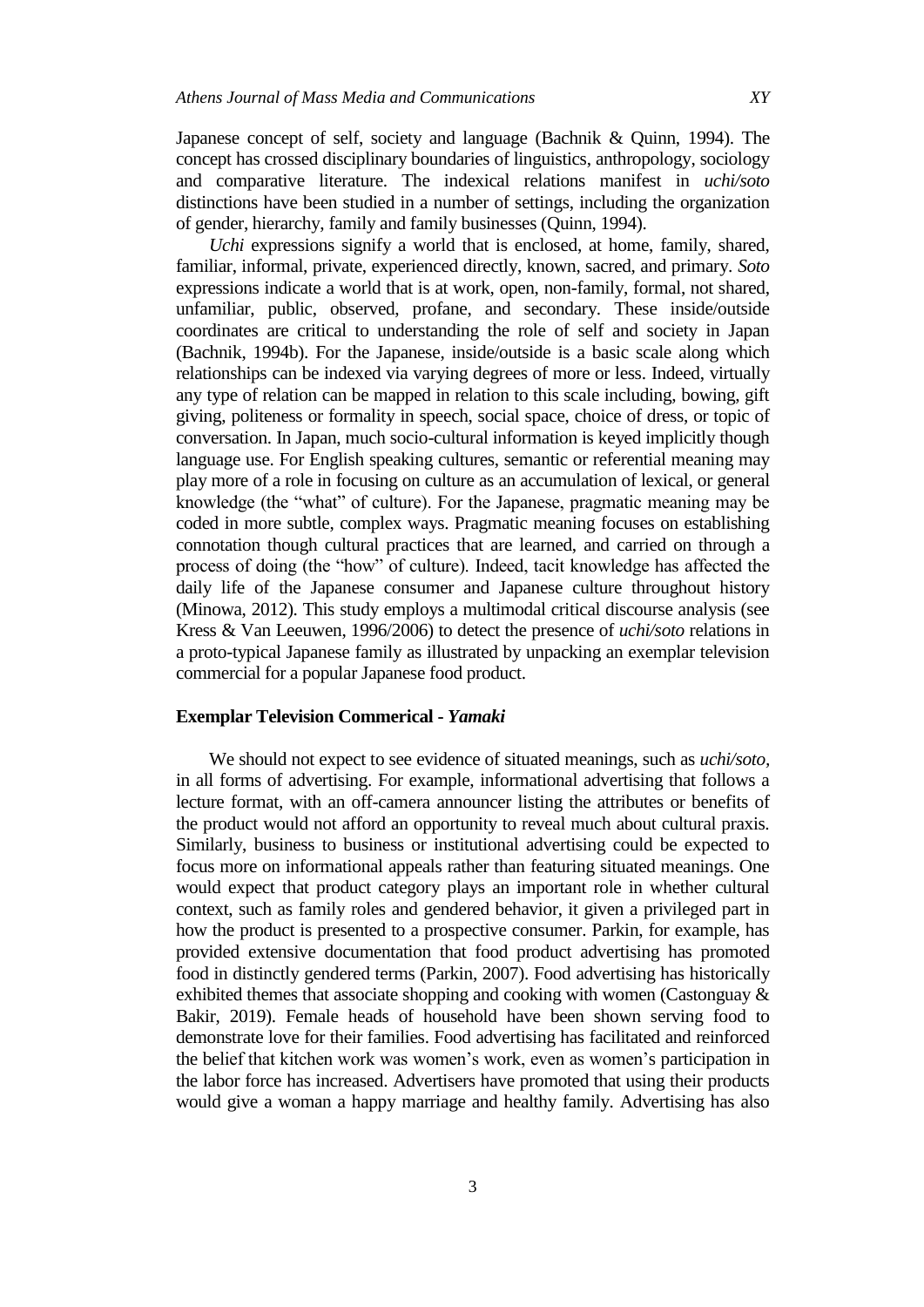assured women that by buying and making the right foods, a woman could help her family achieve social status and maintain its racial or ethnic identity. Tanaka has shown that Japanese slice-of-life television commercials represent a hyperritualized version of cultural reality and can serve as fertile ground to examine cultural praxis (Tanaka, 1994).

With these criteria in mind, the author examined a database of 1,334 digitalized Japanese television commercials from a diverse array of product categories from the popular advertising research web site *Adforum.com.* The goal was to identify candidates *most likely* to be capable of revealing the existence of situated meanings. After identifying a subset of suitable food sector candidate ads that met the above criteria, the *Yamaki* television commercial (more fully described below) was chosen.

#### **Methodology: Multimodal Critical Discourse Analysis (MCDA)**

There is a long tradition of semiotic analyses of print advertising in the academic advertising literature, e.g., Williamson (1978); for television advertising, there is not (Parkin, 2007). It is difficult to justify this methodological asymmetry on grounds other than operational challenges of bringing semiotic analysis to a fleeting image. However, in recent years there has been a growing interest in researching the visual, especially in technology-driven multimodal media (Rose, 2012). Work in multimodal media has been pioneered by researchers such as Forceville (1996), who examined the role of metaphors in advertisements, cartoons, and film. But even Forceville, whose work focused on cognitive metaphor theory, was mainly concerned with the static image in print advertisements and billboards. The marketing literature has a long tradition of publishing content analyses of television commercials, addressing such issues as how participants are represented and what they are represented as doing, and their gender and ethnic/racial profiles (Ball et al., 2014; Murray & Murray, 1996). Content analyses have typically focused on breaking down the holistic communication into its constituent parts before reassembling the pieces. Improvements in computer content analyses software have helped speed up the process of analyzing the pieces but have not changed the fundamental nature of the approach (Neuendorf, 2002).

Recent developments in multimodal methods of studying popular television and film offer improved methodologies for close interrogations of multimodal media such as television commercials (Kress & Van Leeuwen, 1996/2006; Machin & Mayr, 2012). In particular, MCDA has become a useful methodology to address the tension between the functional/social institutional processes of the advertising industry on one hand, and the systemic part of semiosis at the level of the individual ad. MCDA has been employed to reveal dominant ideologies hidden in many forms of multimodal media (Machin, 2016). One of the advantages of MCDA over traditional content analysis is that the former is multimodal and addresses how meaning is done through complex combinations of different types of semiotic resources. For a television commercial these include the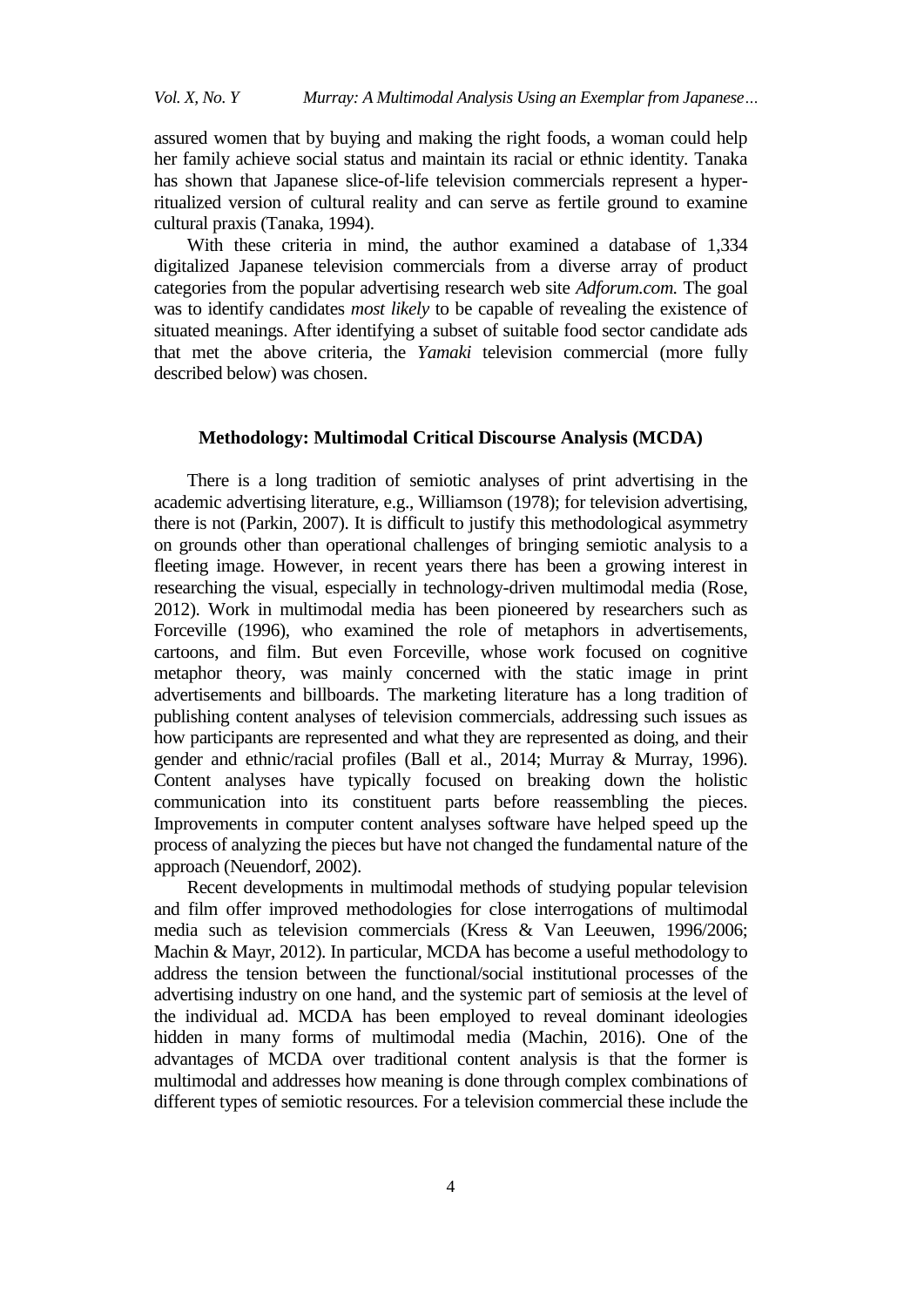language text of the audio, the visual images in a sequence of cuts, the color symbolism of the mise-en-scene, and more holistic, multidimensional representations, including situated meanings, such as *uchi/soto.* MCDA also incorporates the contributions of sociolinguistics multimodal work in Interactional Analysis (Lincoln et al., 2017; Scollon & Scollon, 2004). Close readings of television commercials can draw upon the work of Interaction Analysis (IA), such as Norris (2004), who has investigated the interplay of different semiotic resources such as gestures, posture and proximity in real-life environments. MCDA represents a shift in emphasis among language studies scholars from language as a site of meaning making to emphasize the interlocking role of all semiotic resources.

MCDA is not only an emerging field in its own right but operates as an approach that better locates the sign as motivated and having a particular form. MCDA also has the potential to reveal its roots in institutional ideologies, such as the advertising industry, that frames social roles and expectations. One important theoretical contribution of MCDA is the concept of affordances, the idea that different semiotic resources embedded in media, in the context of critical discourse analysis (CDA) can be strategically employed for specific ideological purposes. We will show that situated meanings, such as uchi/soto, have the potential to operate as holistic affordances, or complexes of semiotic resources to frame and prescribe family roles and expectations. In MCDA, the still image can function as a mode, but the concept of affordances allows us to skip the focus on mode and instead fix our attention on the hidden motivation of affordances.

Images, such as the still of a television commercial, can symbolize and depict in a way that language cannot (Machin, 2016). Symbols in language do not resemble what they refer to, but signify through conventions. In the case of an image, interpretation does not have to be learned in the form of a code as in language (Barthes, 1977). Consistent with Barthes' semiotic approach we privilege the role of the still image in the close reading of the *Yamaki* television commercial (see Figure 1a through 1f). The unique affordance of a still image is that it appears to represent unmediated reality for its audience. The still produces an ideological trick of the all-seeing spectator but hides its means of production (the ideological apparatus of the advertising industry). Sontag (2004) has long written of how advertising campaigns have the power to influence the nature of discourses about the issues they represent. Although our focus is on a singular advertising exemplar, *Yamaki*, the ad can serve in a Foucaultian sense (1972) as a quotation, where discourse is not so much present in any individual communication or text but in the collective force of an accumulation of similar messages from the package food industry.

Machin (2016) argues that the promise of MCDA lies in not so much in the grammar of the message but in the integration of the social into the analysis. With that in mind, we will address the following questions in our close reading of the *Yamaki* television commercial:

 What affordances does it bring to the overall representation of women in the situated meaning of *uchi/soto*?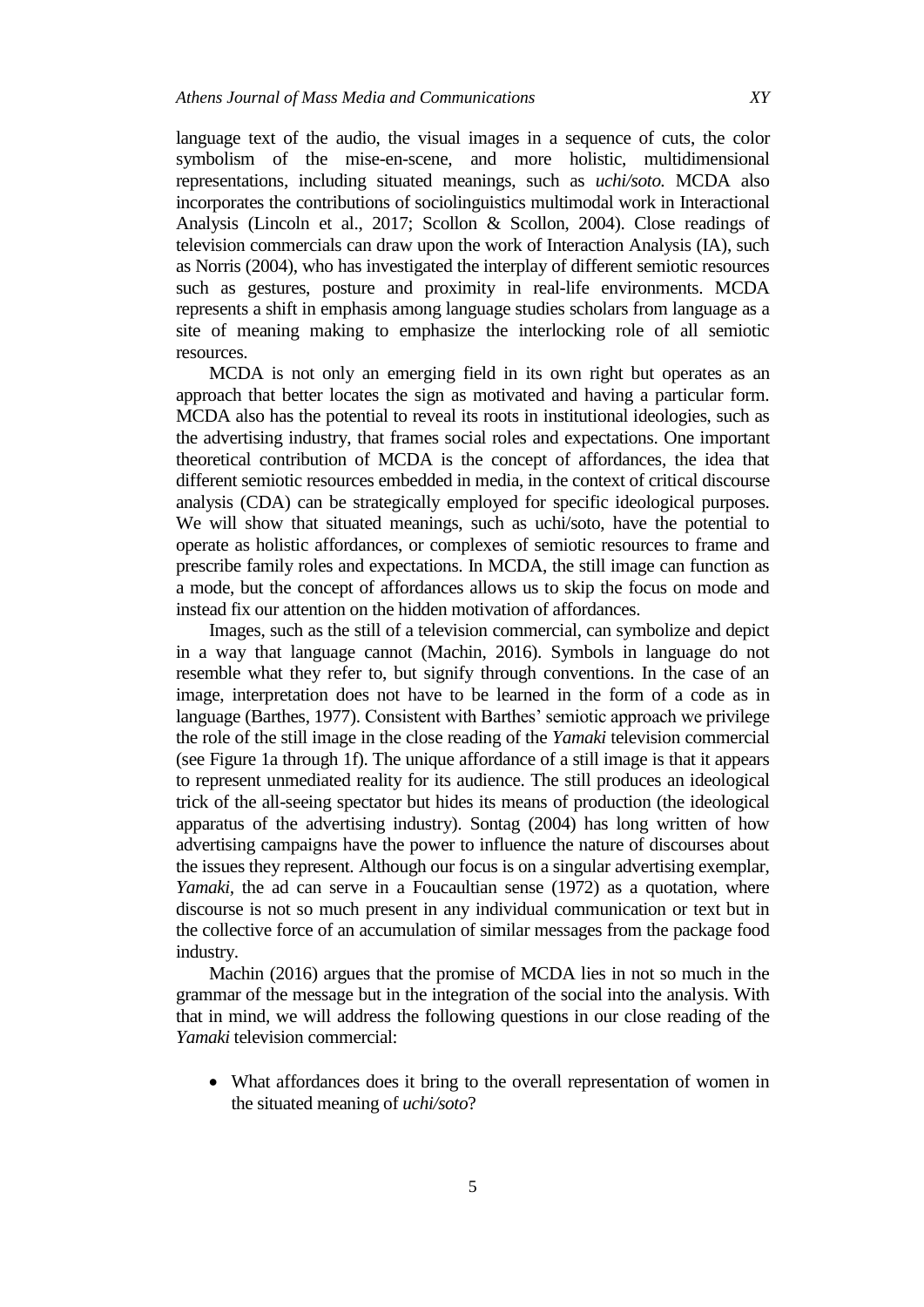- How does the reproduction of the *uchi/soto* context of the family relationship serve the institution of the advertising industry and what types of ideologies are reproduced in this production?
- How are the images likely to be experienced by viewers who look at them?
- What Barthesian questions are raised about the cultural meanings of the settings or by social interaction analysis?
- How can discourses about the role of womanhood in Japan shape consumption practices in the interests of the dominant ideology and the institutional practices of advertising?
- What special role do situated meanings of *uchi/soto* play at the level of affordances in how discourses are recontextualized to reframe social practice?

For television commercials, the frames exist in a reflective relationship to the storyboard, the architectural design for the complete message system (Moriarty et al., 2018). Thus, this research studies both textual and visual elements in the *Yamaki* television commercial to reveal latent content of cultural praxis, the situated meaning of *uchi/soto*. Operationally, six still frames (one for each of the six television commercial cuts) and the accompanying text message of the voiceover serve as the focus of the analysis. The exemplar television commercial chosen is from the campaign for the popular, *Yamaki* sauce-flavoring product. The multimodal approach employed here has its origins in the work of Barthes (1977) on image and text, but is also informed by more recent methodological developments of MDCA, such as that of Kress and Van Leeuwen (1996/2006), which focus on the interactions among the semiotic resources and affordances. The research goal is to determine whether situated meanings, such as *uchi/soto* relations, can be found in fictionalized, slice-of-life Japanese television commercials.

## **Revealing** *Uchi/Soto* **Situated Meanings in the** *Yamaki* **Exemplar**

The following television commercial from Japan is for a food product, called *Yamaki*. Six frames from the 30 second commercial are presented for a multimodal analysis (see Figure 1a through 1f.). The analyses will focus on the interaction of the semiotic resources employed in the television commercial. The six frames represent key moments from all six cuts in the ad. Both original Japanese advertising copy and the English translation are provided. In Japanese, *Mentsuyu-men* means noodles and *tsuyu* means soup. The advertised product is a type of sauce for a noodle dish. *Ichiban* is a key word in the commercial and refers to number one. The *Yamaki* brand serves as an anthropomorphized manifestation of the husband as "hero" character; a common brand personality advertising strategy (Sciarrino & Roberts, 2019). Both *Yamaki* and the husband as "hero" are number one/*ichiban*. He is the number one husband and *Yamaki* is the number one market share leader. *Katsuo* is a type of fish and *Dashi* refers to a soup soaked in fish or beef. The family unit consists of a father, mother, and young daughter. The Japanese and English translations of the television commercial audio text follow.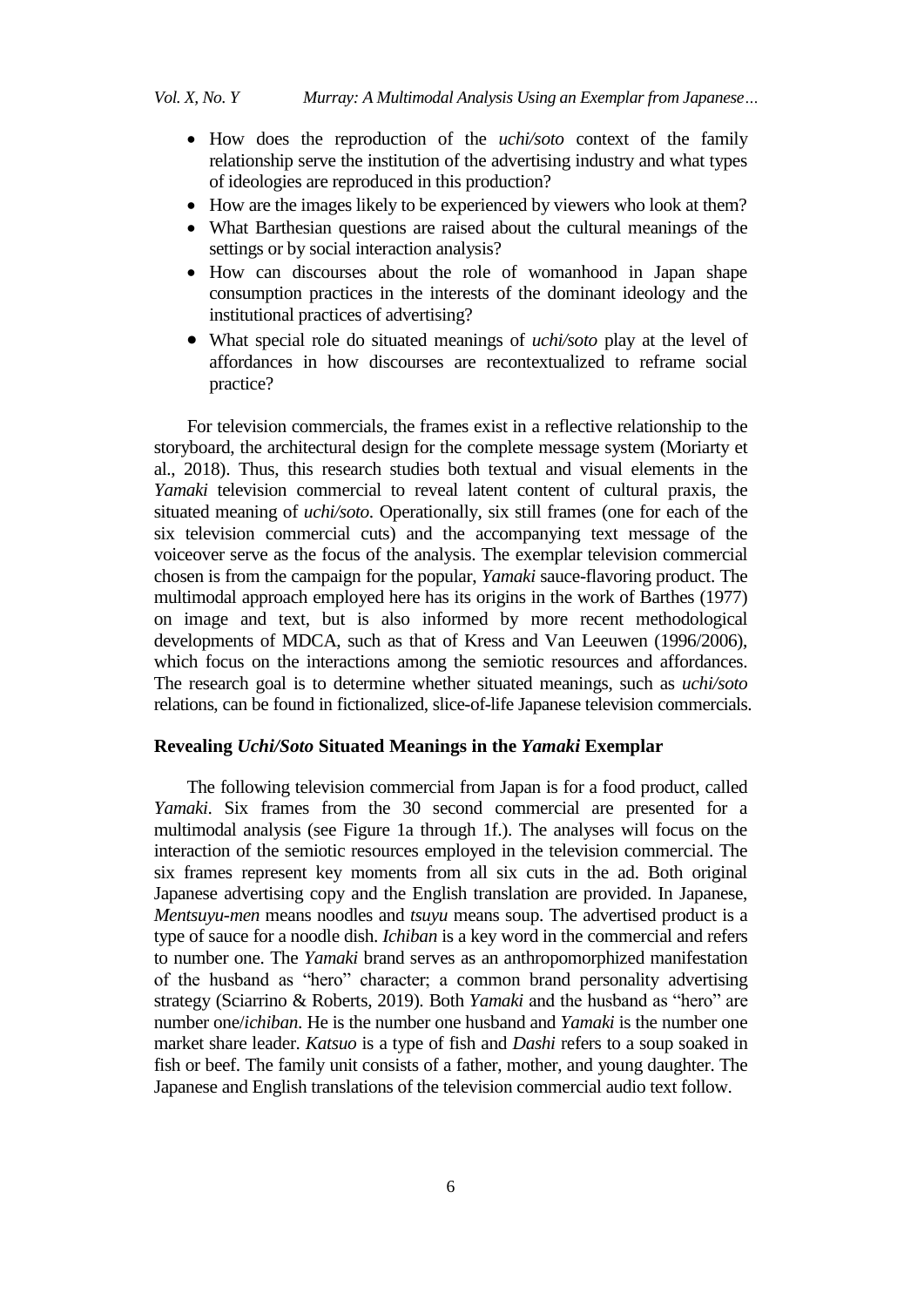## **Yamaki Commercial (Japanese)**

| Uchino papa wa ichiban zuki.Ichiban dennshade.       |
|------------------------------------------------------|
| Ichiban de naito.                                    |
| Kaerunomo ichiban.                                   |
| Mada mizu dashi.                                     |
| Ofuro mo yappari                                     |
| Ichiban de naito.                                    |
| Onabemo yappari Katsuo. Ichiban Dashi no mentsuyude. |
| Ichiban!!                                            |
| Mada namadashi.                                      |
| Ktsuo Ichiban Dashi!!                                |
| Mentsuyu wa YAMAKI                                   |
|                                                      |

## **Yamaki Commercial (English)**

| <b>Mother:</b> | My honey likes to be number one.                                      |
|----------------|-----------------------------------------------------------------------|
|                | He gets the train " $#1$ ".                                           |
| <b>Father:</b> | I should be a number one                                              |
| <b>Mother:</b> | He leaves for home the earliest in his company.                       |
|                | <b>Daughter:</b> The water is not heated yet.                         |
| Mother:        | He wants to the first person to take abath, too.                      |
|                | <b>Father:</b> I should be a number one.                              |
|                | <b>Mother:</b> We eat hot pot with MENTSUYU, Katsuo Ichiban Dashi. My |
|                | honey really likes the word number one.                               |
| <b>Father:</b> | Number one!!!                                                         |
|                | <b>Daughter:</b> The food is not cooked yet.                          |
| All:           | Number one with fish soup!!!                                          |
|                | Father: MENTSUYU is YAMAKI.                                           |

#### **Analysis**

The *Yamaki* television commercial opens on the first key frame, a close-up head shot of the husband about to take the #1 (first) train to the office (Figure1a). The camera lens pulls back to reveal the husband alone at an isolated train station (on track  $#1$  – the price to be paid for being  $#1$  [first] to arrive at the office). In the next frame (figure 1b) we see the dutiful husband leave the office to go directly home. The implied meaning for the viewer is that he is a "good" father (*otoosan*). A good father resists the temptation to play the workaholic company-man in staying late at work (*soto*) at the expense of favoring home (*uchi*). Neither does he sacrifice the needs of the family by going out drinking with the other companymen to after-hours clubs for karaoke. Key frames reveal the affordance of color symbolism to draw a distinction between the coldness of the *soto* context of the office environment and the warmth and playfulness of the *uchi* context of the home environment. This change in the settings' colors supports a narrative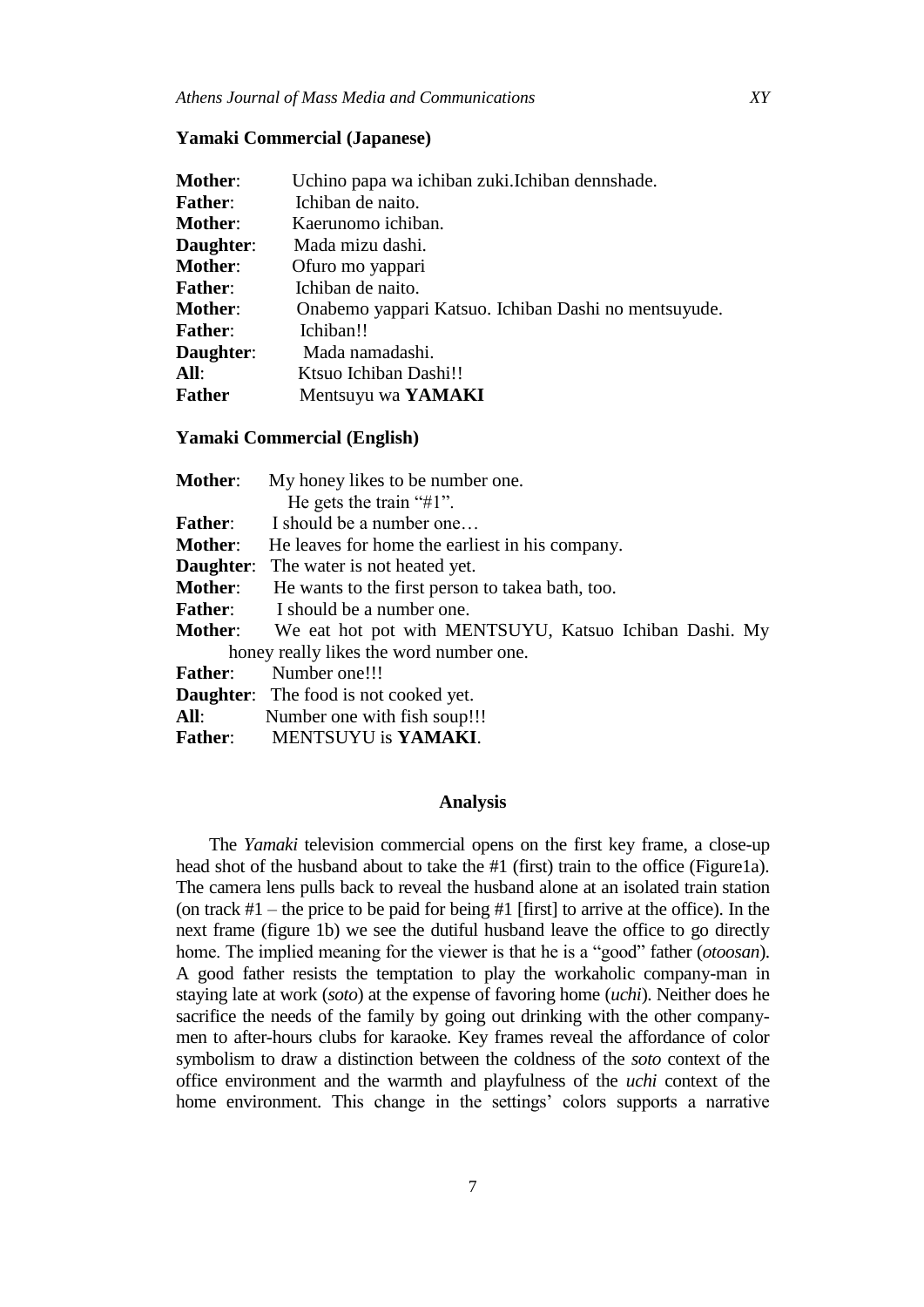development that shows movement from *soto* to *uchi* environments. Color symbolism is used to connote coldness and warmth. In frame figure 1a, the camera filter produces a cold blue/grey mis-en-scene at the train station. It is early dawn, an image of isolation and quietude, reminiscent of the time just before battle is engaged in a samurai epic. Our "hero" *otoosan*, also does battle on a daily basis at work to provide sustenance and support for his family.

In the second frame (figure 1b), the audience is introduced to the *soto* location of the hero"s office. It is de-saturated of color, leaving a cold black and white frame. The color symbolism connotes an antiseptic work environment, stripped of warmth and humanity. From this remote coolness of the *soto* work environment our male hero leaves (ellipsis suggest the day"s work at the office is complete) to seek refuge in the *uchi* environment of home and family. Once home, color symbolism is used as an affordance in successive television commercial frames as they become gradually warmer in color until, in frame (Figure 1f), the screen explodes with vibrant, primary colors of bright yellow (the table cloth) and fire engine red (the father"s shirt). Gone is the *soto* attire of the formal black/grey business suit, to be replaced with the informal/*uchi* attire of the open neck shirt. Interaction analysis reveals a subtle interplay of gestures and posture, signifying warmth and family fun and playfulness; all contributing to enhancing the sense of verisimilitude in this fictional family enjoying an idealized *uchi* setting.

*Uchi* is a place where people can retreat "to be themselves", free from the constraints of external social obligations. There are several additional semiotic resources employed in this mise-en-scene to connote an *uchi* environment of home. One is the ritual after-work bath. The father, in third frame (Figure 1c), can be seen indulging in child-like behavior in the bathtub – complete with floating yellow rubber duckie. The water has been prepared by his daughter. A second semiotic resource is revealed in the relaxed postures and the cozy informal banter of each member of the family unit at the dinner table in frame 6 (Figure 1f). *Otoosan* continues to bask in the role of number one (*ichiban*). He is center of attention in the camera (occupying the optical center of the frame) and center of attention in the family. His face grows in size (as the camera zooms in) to dominate the optical center of frame.

The mother (*okaasan*) is associated with the generative *uchi* orientation of facilitating family solidarity. *Okaasan* is the facilitator for her husband and child to enjoy the benefit of an *uchi-* like atmosphere. She is responsible for ensuring the emotional solidarity of the family. Interaction analysis reveals a number of semiotic resources employed to signify this generative function for the female head of household. For example, *okaasan* will sacrifice her desire to take an early bath until her husband finishes with his. It is tempting from an English-speaking perspective to understand husband/wife relations in terms of Western notions of status hierarchy, or unequal relations of power. Such perspectives are however misleading; no matter what the locus of the situation along the *uchi/soto*  continuum, unequal relations exist in the form of *amayakasu/amaeru*. To *amayakasu* another, is to allow the indulgee freedom of expression, to give active love, to allow the other to be sweet or dependent. *Amayakasu/amaeru* functions as a secondary situated meaning is support of *uchi/soto.* Interaction analysis best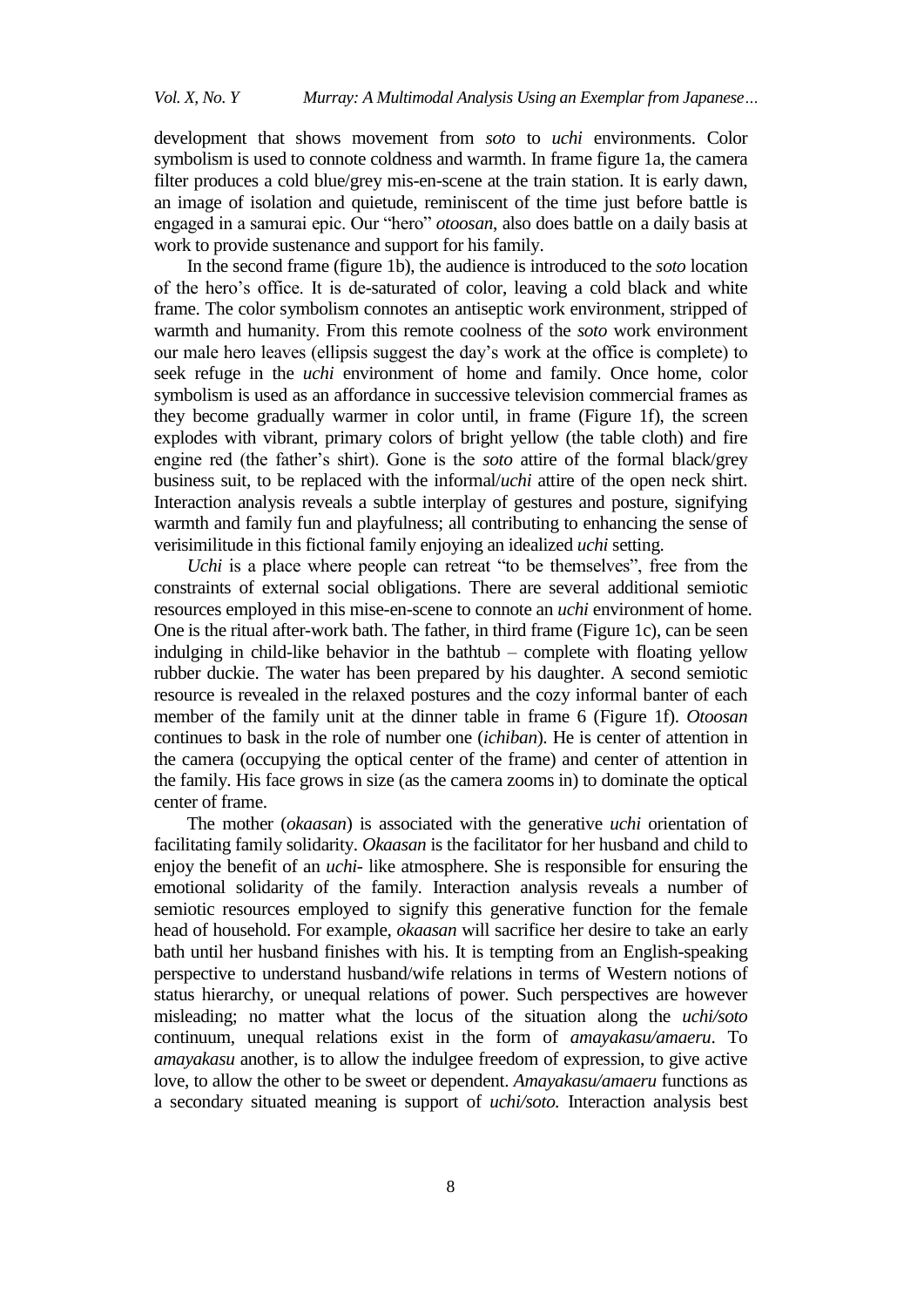illustrates its role in *Yamaki*. Note, the husband is quite literally #1; he is first to take a bath, and he is first to sit down to dinner. To *amaeru,* is to be sweet, to accept the indulgence offered by another, and to receive love passively. This dyadic relationship between husband and wife, of giving and receiving indulgence, or dependence, is born and reproduced in relations of hierarchy (Doi, 1973). In the *Yamaki* commercial, father and child are both on the *amaeru* side of the relationship and can enjoy the relaxed atmosphere of a prepared bath (husband) and evening dinner. *Okaasan* endures tension at the level of the individual in the form of *amayakasu* to husband and daughter for the sake of creating meaning at the level of the relationship and family. The mother maintains enough detachment to clean the kitchen (Figure 1e), draw the bath (Figure 1c) and serve the meal (Figure 1f). The mother is responsible to father and daughter for supplying the material objects to make the evening relaxing and engaged. She exhibits a special responsibility towards the father"s needs, thus creating an *uchi* atmosphere. Most of her actions towards the husband are characterized by disciplined action -more of *soto* context. The father may behave in *uchi-*like behavior toward the mother. He soaks in her attention and plays out his hierarchical role as #1 to the hilt. At the level of the relationship, the disciplined actions of the mother are juxtaposed to the spontaneous, playful actions of the father. What are the feelings of the mother involved in this juxtaposition of a *soto* relationship in an *uchi* context? These relations create tension and subordination. The wife endures tension at the level of the individual for the sake of creating harmony at the level of the family (Lebra, 1976).

For the husband, at work, he is in a *soto* context, where workers are expected to be self-disciplined. At the office, he is expected to detach himself from his personal feelings and to focus on representing his work group in relation to other groups, such as competitors and customers. Gender relations in Japan do not always easily fit into Western notions of superior, inferior, or hierarchical. From the perspective of individual rights and obligations to have economic and political control, gender relations in Japan are unfair – they subordinate and cause tensions for women. From the perspective of rights to nurture family and self, gender relations are unfair – men are deprived. Thus, the *okaasan* is free to indulge herself in creative activities at home, to spend time nurturing her relationship with her daughter, while the *otoosan* must satisfy himself with the business warrior role and the unfriendly, competitive *soto* context of the work environment. The nature of hierarchy in Japan is that unequal relations take the form *amaeru/amayakasu* and these relations shift positions along an axis ranging from private to public, spontaneity to discipline (*uchi/soto*).

It is possible, for example, for a woman to be on the *amayakasu* side of an *amaeru/amayakasu* relationship in a *soto* situation. If we change the situation in frame six (figure 1f) from a cozy dinner at home (*uchi* context) to dinner at an exclusive restaurant (*soto* context), the husband may take responsibility for directing the proceedings, placing the woman on the *amayakasu* side of the relationship.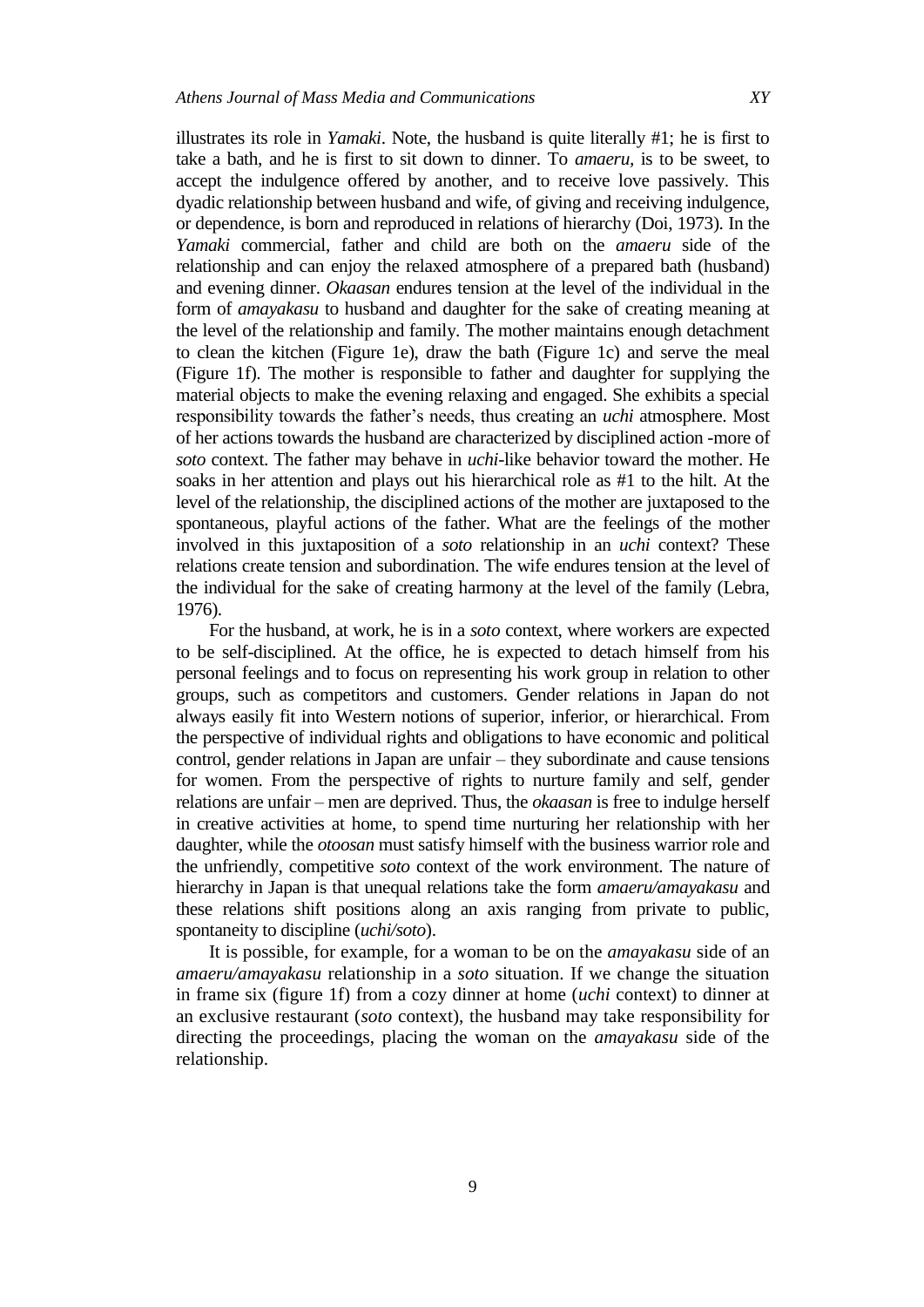*Vol. X, No. Y Murray: A Multimodal Analysis Using an Exemplar from Japanese…*



*Figure 1.* Yamaki Television Commercial

In a business setting, position trumps gender when women head corporations or political parties (Bachnik, 1994b). Setting therefore becomes a key semiotic resource to code which patterns of behaviors are expected of each participant in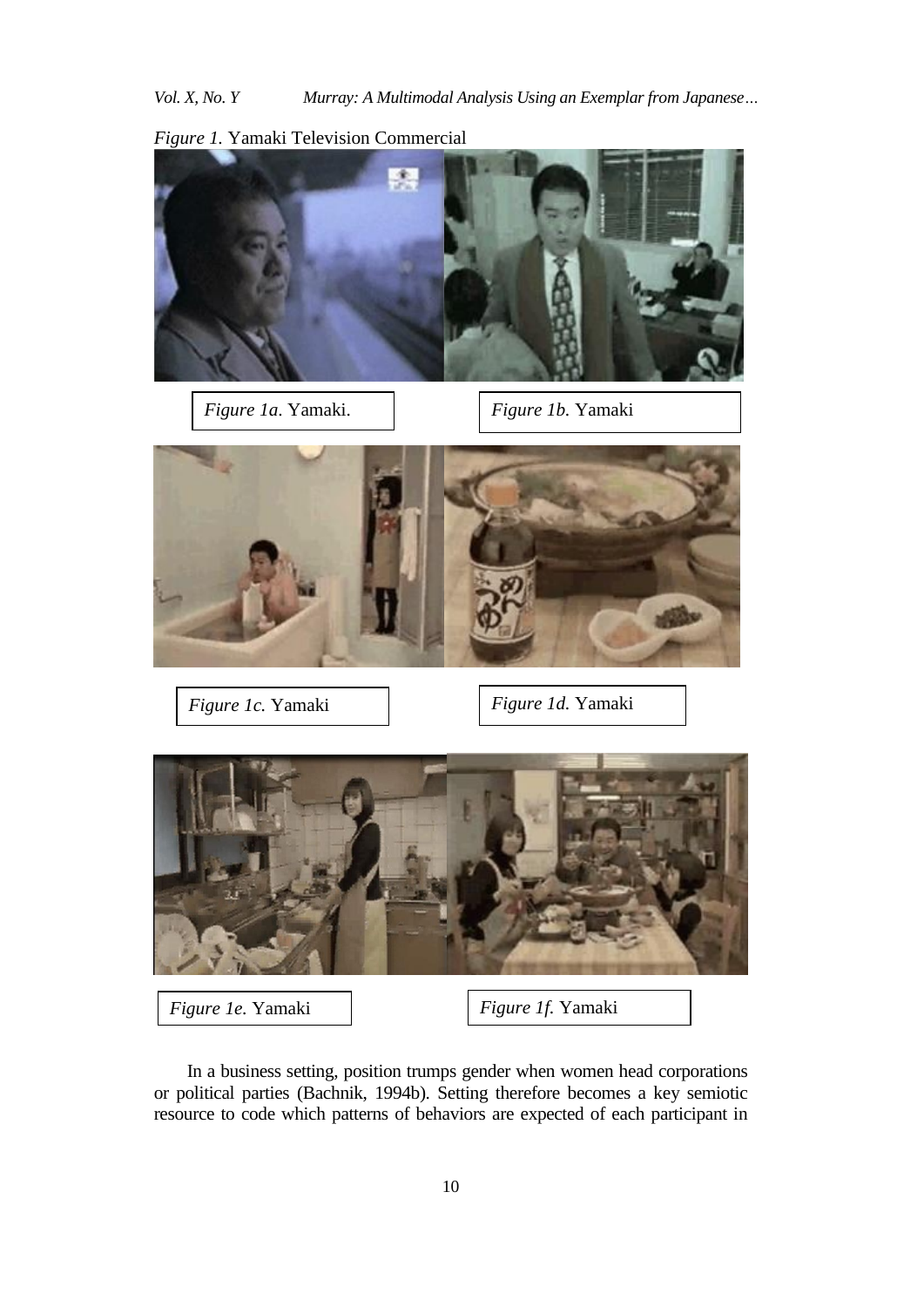this carefully choreographed dance of relationships. The distinction between public and private places is critical to indexical meaning in Japan, and to decoding the meaning of gender relations. Interaction analysis also reveals a permutation of this flipping of roles in the relationship between father and child. Here -in an *uchi*  context- *otoosan* may play the indulging (*amayakasu*) role to the young daughter by permitting her to shine through her cute dependence (*amaeru*). In the television commercial, the daughter takes liberty with her father when she shouts at him (playfully) "the water is not hot yet" and "the food is not cooked yet". However, the relationship could flip in an instant if the daughter were to violate her ascribed cuteness role by refusing to eat her dinner. Such behavioral transgressions could prompt *otoosan* to shift to a more authoritarian mode –an axial shift in the relationship to a more *soto* dimension. The meaning of *uchi/soto* is constantly changing and can only be grasped in situ.

## **Discussion**

The close reading of the exemplar *Yamaki* supports our central proposition that situated meanings, such as *uchi/soto* relations, are found and reproduced in fictional but institutionally controlled settings such as commercial television advertising. This is significant because the focus on situated meanings in the literature has been on ethnographically documented real-life settings. We advance the proposition that since television advertising frequently depicts a hyper-realized version of cultural reality, it serves as a fertile ground to examine cultural praxis, including the role of situated meanings, such as *uchi/soto*. Further, we have shown how *uchi/soto* relations, reproduced in institutionally controlled contexts of advertising, may depict highly gendered representations of female heads of households. The representations of gendered relations may appear to be "natural" but given the stealth nature of advertising's effects on normative behavior, their impact on a broader society may be powerful. The semiotic codes produced and reproduced (through advertising repetition) in the *Yamaki* television advertising campaign are themselves the product of a historically and geographically specific formation or process of representation. Although codes of "good homemaker" purport to represent universal truths, they are historically contingent truths that obscure and maintain power. In this case they are the product of a fictional household relationship circumscribed by gendered relations of *uchi/soto* and *amaeru/amayakasu*.

Marketing is thus actively implicated in the historical process of meaning production and signification when it reproduces situated meanings in fictional contexts such as slice-of-life television commercials. The attractiveness to the advertising industry of trading in semiotic resources, such as situated meanings, should be clear. The situated meanings provide a convenient short hand to communicate efficiently, piggybacking on widely held cultural assumptions about daily cultural praxis. Like the trading in stereotypes that advertising has historically been implicated in, trading in situated meanings – itself a type of abstract stereotype - offers semiotic affordances to an industry motivated more by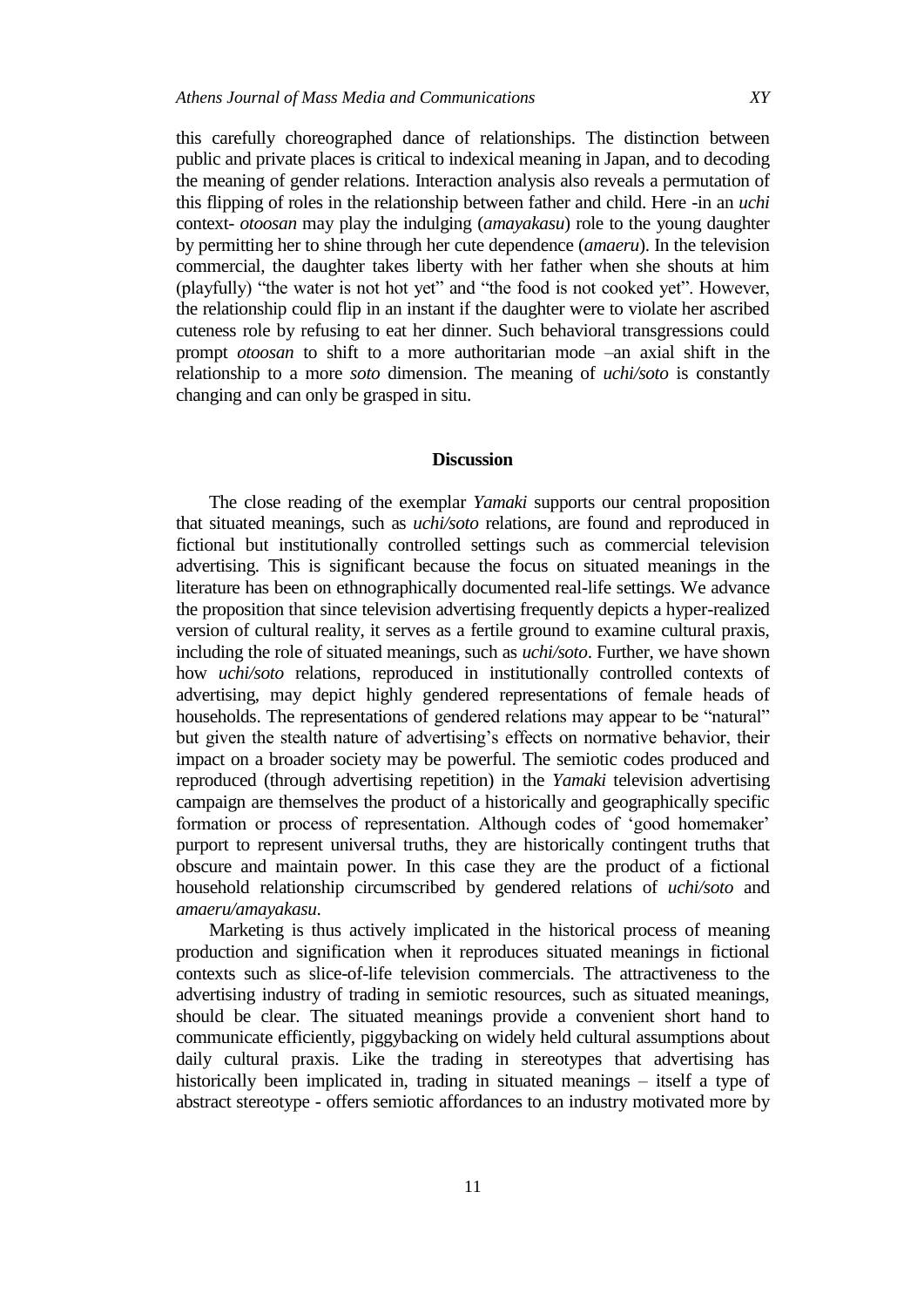easy appearances than by universal truths. One should not conclude from this study that the advertising industry"s trading in situated meanings such as *amaeru/ amayakasu* is always managerially effective. There is considerable evidence that certain consumer product categories have historically been promoted by the advertising industry in Japan in stereotypically gendered ways (Akamatsu, 2010). Parkin (2007) argues that the food industry is one which has historically clung to outmoded discourses of motherhood. Newer generations of Japanese women may not subscribe to such gendered role expectations. Douglas Holt (2004) writes of the importance of intergenerational "cultural fissures" that may provide the source material for the creation of new mythic or iconic brands. The advertising industry is thus charged with a choice of finding the "new" rather than simply reproducing the "old".

The study also raises questions of methodology. In the marketing literature content analyses have traditionally been the preferred methodology to examine gendered relations in advertising. It is questionable whether that approach, in breaking down holistic multimodal communications into their constituent parts before reassembling the pieces is sufficiently powerful to reveal the multifaceted interplay of semiotic resources at play in contemporary media. The *Yamaki* ad reveals a complex array of multimodal semiotic resources -language text, still visuals, color symbolism, gestures, interaction proximity, situated meanings, miseen-scene, lighting, set production, genre- all interacting to produce a proffered "truth" for the television audience. Cultural forms such as contemporary television and newer digital media construct our knowledge of the world. While earlier forms of the image were celebrated for their power to document independent reality, newer methodologies must show greater analytical power in revealing how multimodal media have come to construct reality. The visual grammar of *Yamaki* can only tell us so much. We also need to ask what the medium is used for and by whom? Which social practices are they part of and what societal institutions control their message? Machin"s (2016) concept of affordance may play a key role here in de-emphasizing the role of mode -itself an increasingly problematic concept in an era of multimodal and digital media- and focusing more on the motivation of the semiotic resource. In this paper we have seen how institutional players, including the advertising industry, are tasked with the choice of reproducing existing situated meanings or challenging older ones with newer formulations.

It remains an open question to what extent highly gendered constructions of female married roles, institutionally reproduced by the Japanese advertising industry, foster broader macroeconomic economic concerns evidenced by Japan"s second decade of economic stagnation. A subfield of economics, coined as "womanomics" (Pesek, 2014) lays a considerable part of the blame for Japan's poor economic performance, relative to other OECD economies, on the dismal participation rate of married women in senior positions in corporate Japan. Do institutionalized discourses of women"s role in popular media culture in Japan, including the advertising industry, exasperate the problem? The exemplar *Yamaki,*  in reproducing highly gendered role expectations in *uchi/soto* and amaeru*/ amayakasu* relations, whereby woman"s role is highly circumscribed within the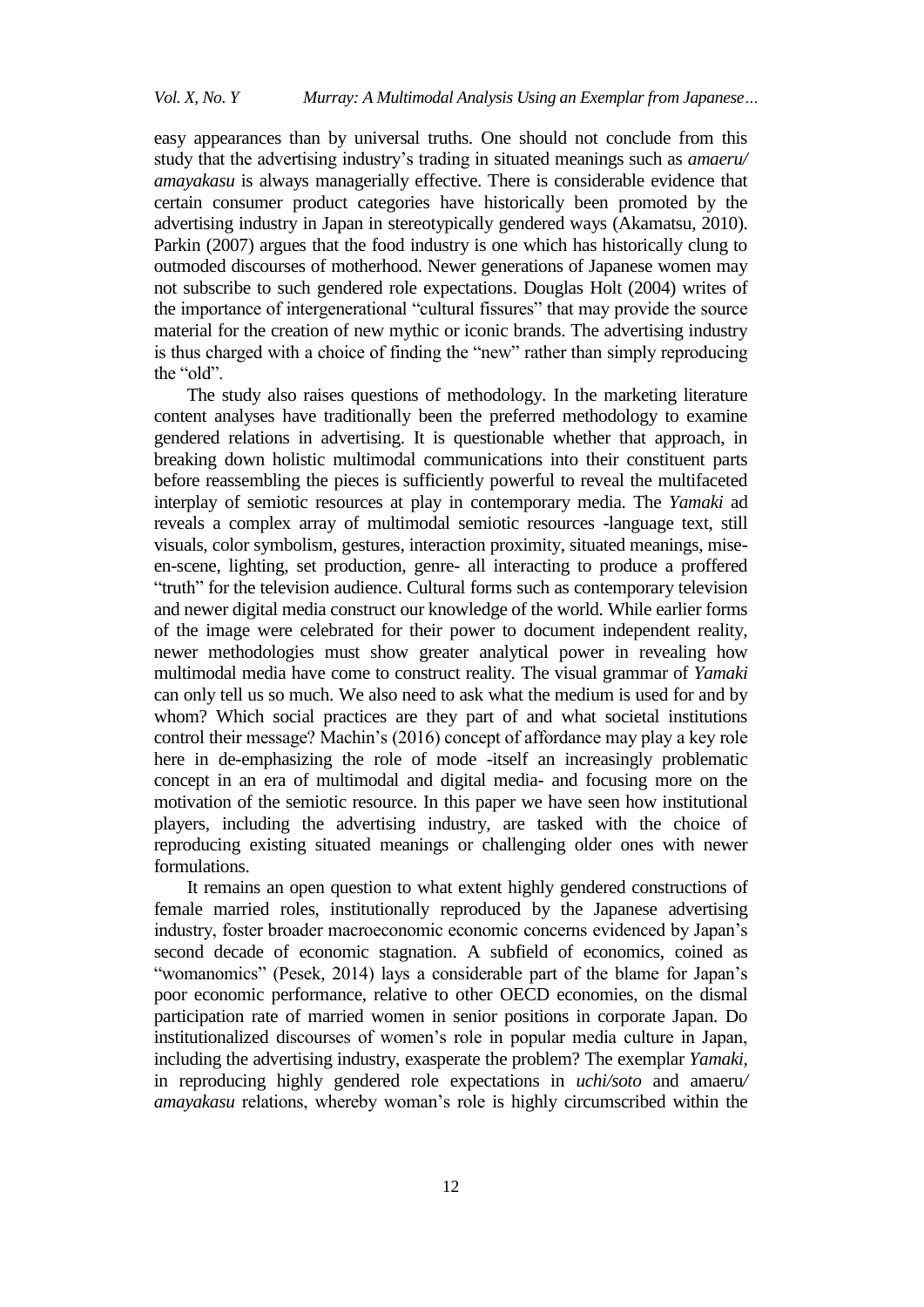home, though a singular quotation in a much larger text, questions the role of the Japanese advertising industry in what is clearly a national economic challenge.

### **Conclusions and Future Research**

Outside of advertising, relations captured by *Uchi/Soto* offers fertile ground for future research in broader business and consumption contexts. It would be interesting to examine the role of *uchi/soto* relations in ethnographic consumption contexts, such as marketplace behavior. One could examine how speakers designate *uchi/soto* distinctions in actual speech situations involving sellers and buyers at a marketplace. Interactional Analysis may offer a promising methodology here. There is a continuing need to develop pragmatist theories that treat meaning as emerging from social action and to analyze cultural patterns as a reflection of hierarchy and material interest. Rosenberger suggests that *uchi/soto* relationships are fundamental to understanding the role of gender and hierarchy in business organizations. Although female employees in Japan are most often depicted as being on the *amaeru* side of the *amaykasu/amaeru* relationship, it would be interesting to further investigate to what extent position in a business organization would trump gender. When females head departments or serve as presidents of companies, do we find evidence that position dominates gender? Japanese businesses" well documented gender issues would appear to be fertile ground for such research. The dynamic interplay between indexical relations of *uchi/soto* would seem to challenge Western management concepts of gender, hierarchy, and power, at least in terms of how they play out in a Japanese, and perhaps more broadly, East Asian business context. One important question the present research does not address is how the reproduction of gendered relationships, framed in relations of *uchi/soto* and *amaeru/amayakasu,* are experienced by viewers who look at them. Each of the three fictional roles of mother, father and young daughter depicted in *Yamaki* would presumably interpret the proffered social reality quite differently. Reader Response Theory could perhaps shine some light on these questions.

I have treated *uchi/soto* distinctions in this paper as an intra-cultural concept. It would be interesting however to examine its role as an inter-cultural concept. Inside/outside positionalities create a framework for greater intercultural understanding by tracing points of connectedness where discrete divisions are imaged. Inside/outside positionalities also offer an alternative to an over-reliance on nation-bound methodologies and notions of identity.

## References

Appadurai, A. (1996). *Modernity at Large: Cultural Dimensions of Globalization*. University

Akamatsu, R. (2010). Content analysis of television commercials for snacks and of snack packaging targeted at children. *Japanese Journal of Public Health*, *57*(6), 467-474.

Alexander, J. (2004). Cultural pragmatics: social performance between ritual and strategy. S*ociological Theory*, *22*(4), 527-573.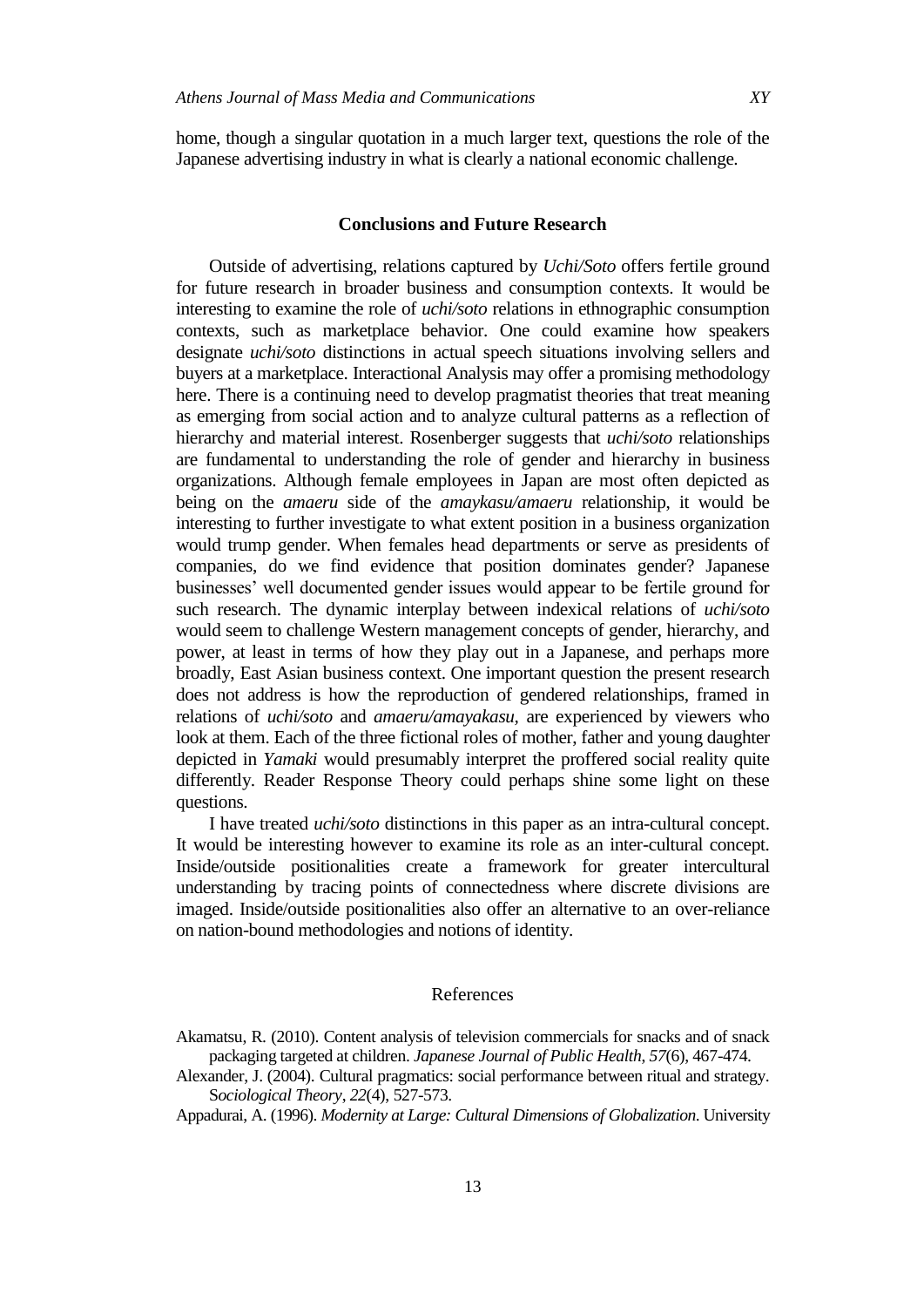of Minnesota Press.

- Ashby, D. (2013a). Uchi/Soto in Japan: A global turn. *Rhetoric Society Quarterly,* 43(3), 256- 269.
- Ashby, D. (2013b). *Enacting a rhetoric of inside-outside positionalities: From the indexing practice of uchi/soto to reiterative process of meaning making*. Doctoral dissertation. Miami University. Oxford. Ohio.
- Bachnik, J. (1994a). Challenging our conceptualizations of self, social order, and language. In *Situated Meaning: Inside and Outside in Japanese Self, Society, and Language*, J. Bachnik & C. Quinn (eds), (pp. 3-37). Princeton, New Jersey: Princeton University Press.
- Bachnik, J. (1994b). Indexing self and society in Japanese family organization. *In Situated Meaning: Inside and Outside in Japanese Self, Society, and Language*, J. Bachnik & C. Quinn (eds), (pp. 143-167). Princeton University Press. Princeton, New Jersey.
- Bachnik, J., & Quinn, C. (1994). *Situated Meaning: Inside and Outside in Japanese Self, Society, and Language,* J. Bachnik & C. Quinn (eds). Princeton, New Jersey: Princeton University Press.
- Barthes, R. (1977). *Image, Music, Text*. Noonday Press.
- Ball, J., Liang, A., & Lee, W. (2014). Potential for Stigma Reduction through Direct-to-Consumer Prescription Drug Advertising: An Exploratory Content Analysis of Television Commercials. *Journal of Current Issues & Research in Advertising, 35*(2), 190-208.
- Castonguay, J., & Aysen, A. (2019). You eat 'like a girl': gender differences in content and effects of food advertising depicting sports. *Journal of Food Products Marketing*, *25*(3), 233-256.
- Doi, T. (1973). *The Anatomy of Dependence*. Tokyo: Kodansha International.
- Forceville, C. (1996). *Pictorial Metaphor in Advertising*. London. Routledge.
- Foucault M. (1972). *The Archaeology of Knowledge*. London: Tavistock.
- Holt, D. (2004). *How Brands Become Icons: The Principles of Cultural Branding*. Boston: Harvard Business School Press.
- Konagaya, H. (2001). The Christmas Cake: A Japanese Tradition of American Prosperity. *Journal of Popular Culture, 43*(4), 121-136.
- Kress, G., & Van Leeuwen, T. (2006/1996). *Reading Images: The Grammar of Visual Design*. London. Routledge
- Lebra, T. (1976). *Japanese Patterns of Behavior.* Honolulu: University of Hawaii Press.
- Lincoln, C., Russell, B., Donohue, E., Racine, L. (2017). Mother-Child Interactions and Preschoolers' Emotion Regulation Outcomes: Nurturing Autonomous Emotion Regulation. *Journal of Child & Family Studies, 26*(2), 559-573.
- Lyon, A. (2010). Relationships with the Other in the Analects, Daodejing, and HanFeizi. *College English, 72*(4), 350-366.
- Machin, D. (2016). The Need for a Social and Affordance-Driven Multimodel Critical Discourse Studies in *Discourse and Society*, *27*(3), 322-334.
- Machin, D., & Mayr, A. (2012). *How to Do Critical Discourse Analysis*. London: Sage.
- Minowa, Y. (2012). Practicing *Qi* and consuming *Ki*: Folk epistemology and consumption rituals in Japan. *Marketing Theory 12*(1), 27-44.
- Molasky, M. (1994). When uchi and soto fell silent in the night: Shifting boundaries in Shoga Naoya"s "The Razor". In *Situated Meaning: Inside and Outside in Japanese Self, Society, and Language,* J. Bachnik and C. Quinn (eds.), (pp. 209-222). Princeton, New Jersey: Princeton University Press.
- Moriarty, S., Mitchell, N., Wood, C., & Wells, W. (2018). *Advertising & IMC: Principles and Practice* (11<sup>th</sup> ed.). Pearson.
- Murray, N., & Murray, S. (1996). Music and lyrics in commercials: A cross-cultural